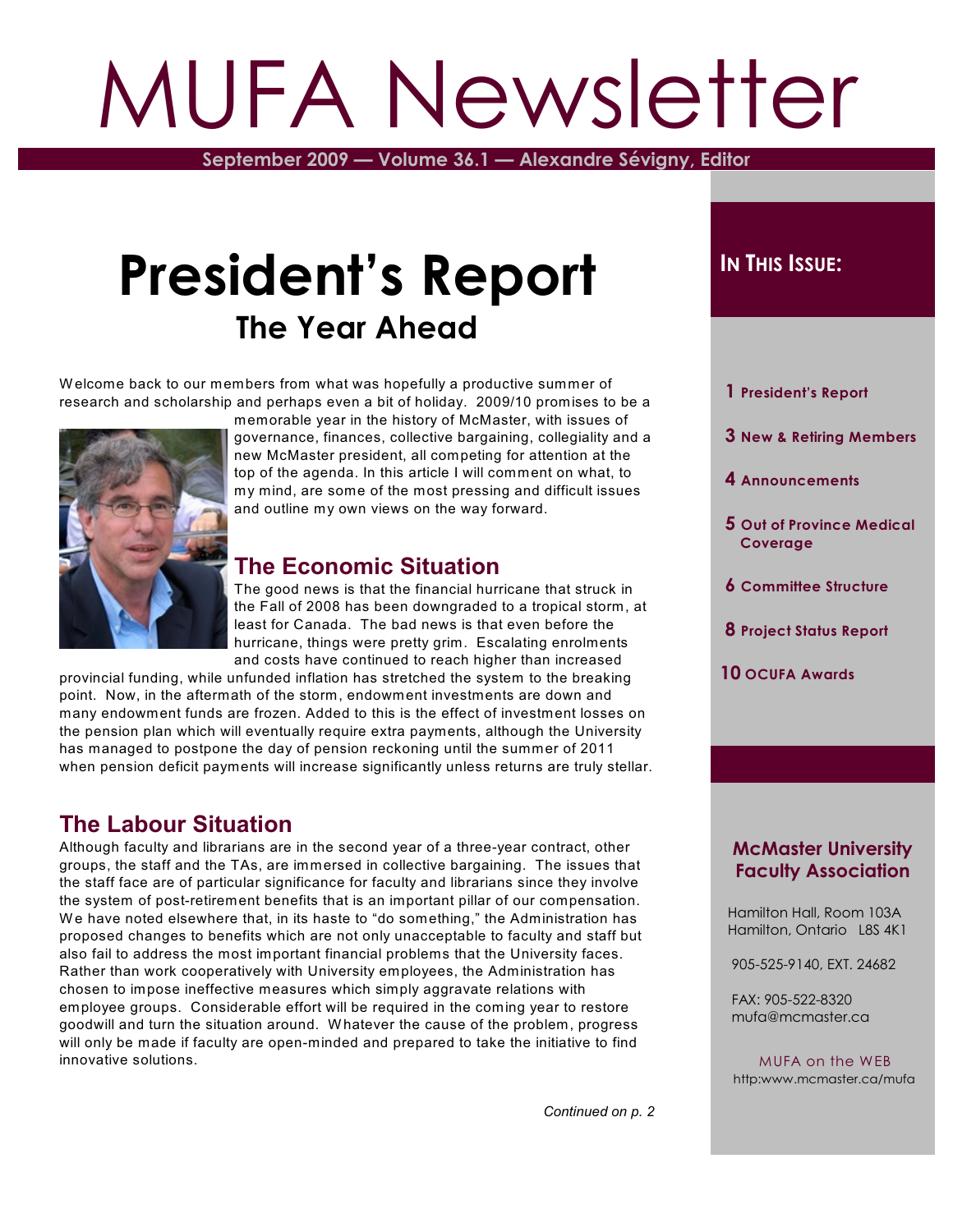**President's Report** (continued from p. 1)

### **The Business School**

Much (in fact, too much) has been said and written about the manner in which the Burlington Project was imposed on the University and the Dean of Business reappointed over the objections of most Business faculty. However, given that construction is well advanced and faculty and staff are being hired, those of us who were convinced that this expensive, risky project is doomed to failure, can only hope that we were wrong. Similarly, the University as a whole can only lose if the DeGroote Faculty remains fractious and dysfunctional and Paul Bates is unable to lead the School forward.

Somehow, the Business faculty and their Dean need to take a time out to figure out how to heal and move forward in a positive way. At the same time, the progress of the Burlington project warrants close scrutiny to ensure that it is meeting its targets and, if not, that corrective actions are taken or, if necessary, the plug is pulled.

### **The Library**

Last year, following the dismissal of two highly respected librarians which sent shock waves through libraries across Canada, McMaster's librarians met and unanimously approved a motion of nonconfidence in the Head Librarian. Since then nothing has happened to improve the situation. The librarians reacted to the unexpected, sudden realization of the tenuousness of their positions. The Terms & Conditions of Employment outlined in the

Librarian Handbook are poorly designed and provide inadequate job security. This is a serious issue for MUFA to address through the Joint Committee. The consequences of not solving the problem of job security for librarians would be beneficial to no one.

### **The Future**

Later this fall the McMaster community will learn the identity of its first new president in 15 years. The Committee to Recommend a President will have completed the daunting task of identifying and recruiting an accomplished scholar who understands what makes great universities tick and is fully attuned to their academic mission. The recommendation will be based, we hope, not on how articulate the candidate is or how able to charm the Committee, but rather on a record of solid accomplishment in previous senior academic posts, recognizing that words are ephemeral, whereas understanding, skill, dedication and integrity are the bases on which solid, lasting accomplishments are built.

The new president will be drawn to McMaster, recognizing its long tradition of research, scholarship and innovation, knowing that the University has recently experienced some rough spots, but understanding that great institutions of learning are built on great people over decades. The rest of us, many of whom were drawn to McMaster for the same reasons, will welcome the new President and the opportunity to renew our sense of being part of a great academic community.

*John Berlinsky*

### **Passages**

Richard Haslam, Pathology & Nuclear Medicine, May 15, 2009 William Noble, Anthropology, April 26, 2009 Charles Roland, Family Medicine, June 9, 2009 George Wallace, Art & Art History, July 17, 2009

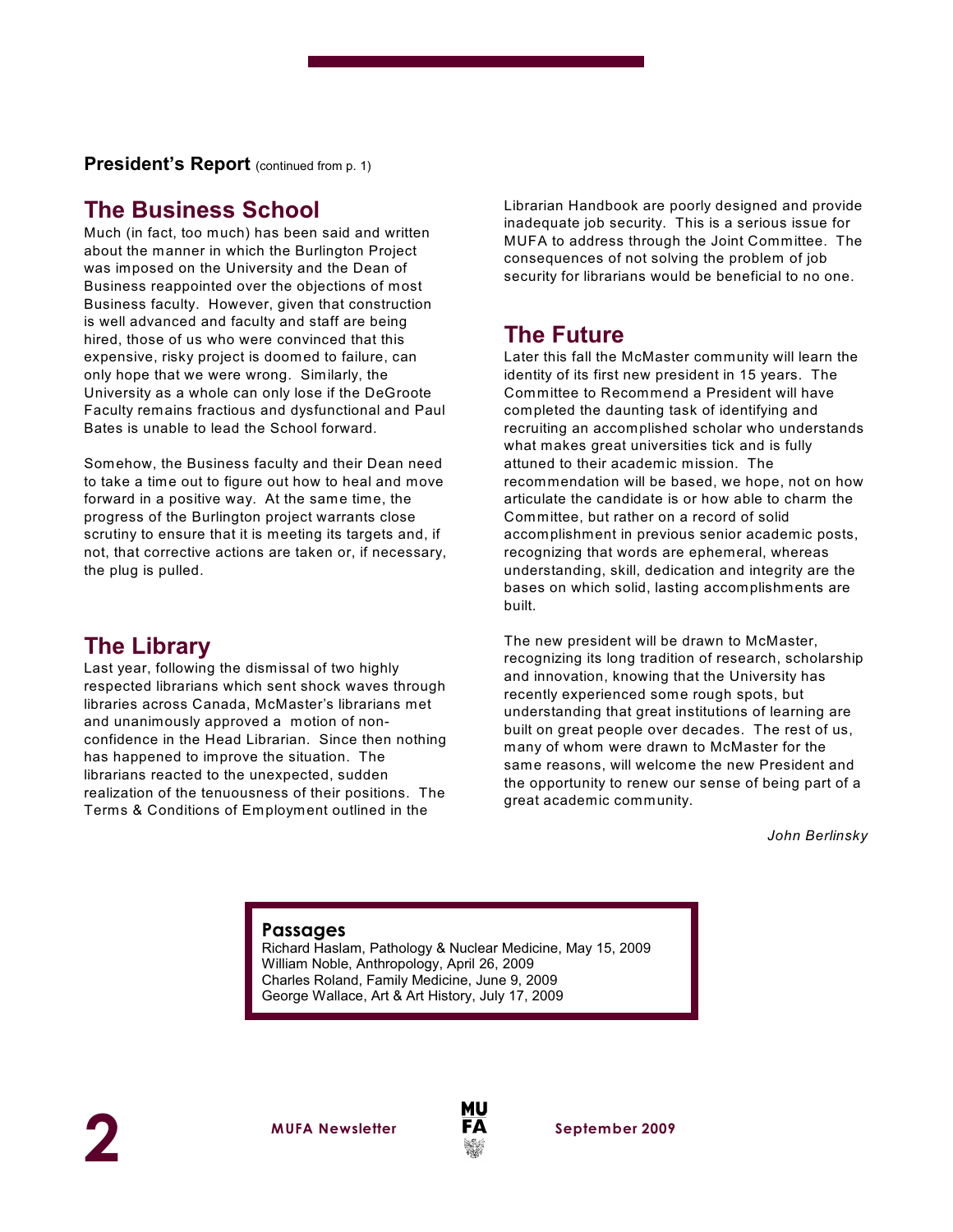# **Welcome New Members**

**Konstantinos Apostolou** B-Tech Programme **Joe Argentino** School of the Arts **Nadie Attewell** English & Cultural Studies **Stephanie Baker-Collins** Social Work **Lucian Balan** B-Tech Programme **Jeffrey Becker** Classics **Sandra Colavecchia** Sociology **Peter Cook** History **Gregory Davies** School of the Arts **Michelle Dion** Political Science **Nancy Doubleday** Philosophy **James Dunn** Health, Aging & Society

**Faiza Hirji** Comm Stds & Multimedia **Ying Hong** HR & Management **Benson Honig** HR & Management **Yiqiang (Justin) Jin** Accting & Financial Mgmt **Mark Johnstone** Philosophy **Manish Kacker** Strategic Market Leadership & Health Service Management **Dawn Kingston** Nursing **Ivona Kucerova** Linguistics & Languages **Kathryn Mattison Classics Mark McKerrow** Sociology **Suzanne Mills** Labour Stds/Geography & Earth Sciences

**Projit Bihari Mukharji** History **Eugene Nshimiyimana** French **David Ogborn** Comm Stds & Multimedia **Deniece O'Leary** Education Services **Guillaume Paré** CE&B/Pathology & Molecular Med **Tracy Prowse** Anthropology **Jasmine Rault** Comm Stds & Multimedia **Rachel Rensink-Hoff** School of the Arts **Michael Schutz** School of the Arts **Stefan Sciaraffa** Philosophy **Hsien-Yeang Seow Oncology** 

**Nicholas Serruys** French **Ken Sills** Physics & Astronomy **Jaeyoon Song** History **Liyakat Takim** Religious Studies **John Varty** History **Ruhai Wu** Strategic Market Leadership & Health Service Management **Tae-Jin Yoon** Linguistics & Languages **Hongjin Zhu** Strategic Market Leadership & Health Service Management **Gena Jenkins-Zuroski** English & Cultural Studies

# **Best Wishes to Retiring MUFA Members**

We wish to extend best wishes to those who have retired during the 2008/09 academic year. We look forward to seeing them at the annual luncheon in their honour (this year on (November 5, 2009) hosted jointly by the Presidents of the University and the Faculty Association.

#### **William Coleman**

Political Science **Arthur Cott** Anesthesia **Pat Daenzer** Social Work **Peggy Findlay** Reference Librarian **Tom Flemming**

Public Services Librarian **Ahmed Ghobarah** Civil Engineering **Konstantin Kreyman** Computing & Software **Paul Otto** Library & Learning Technologies

#### **Michele Pisa**

Psychiatry & Beh Neurosciences **Donna Thomson** Library & Learning Technologies **John Vickers** Nursing **Dennis Willms** Anthropology

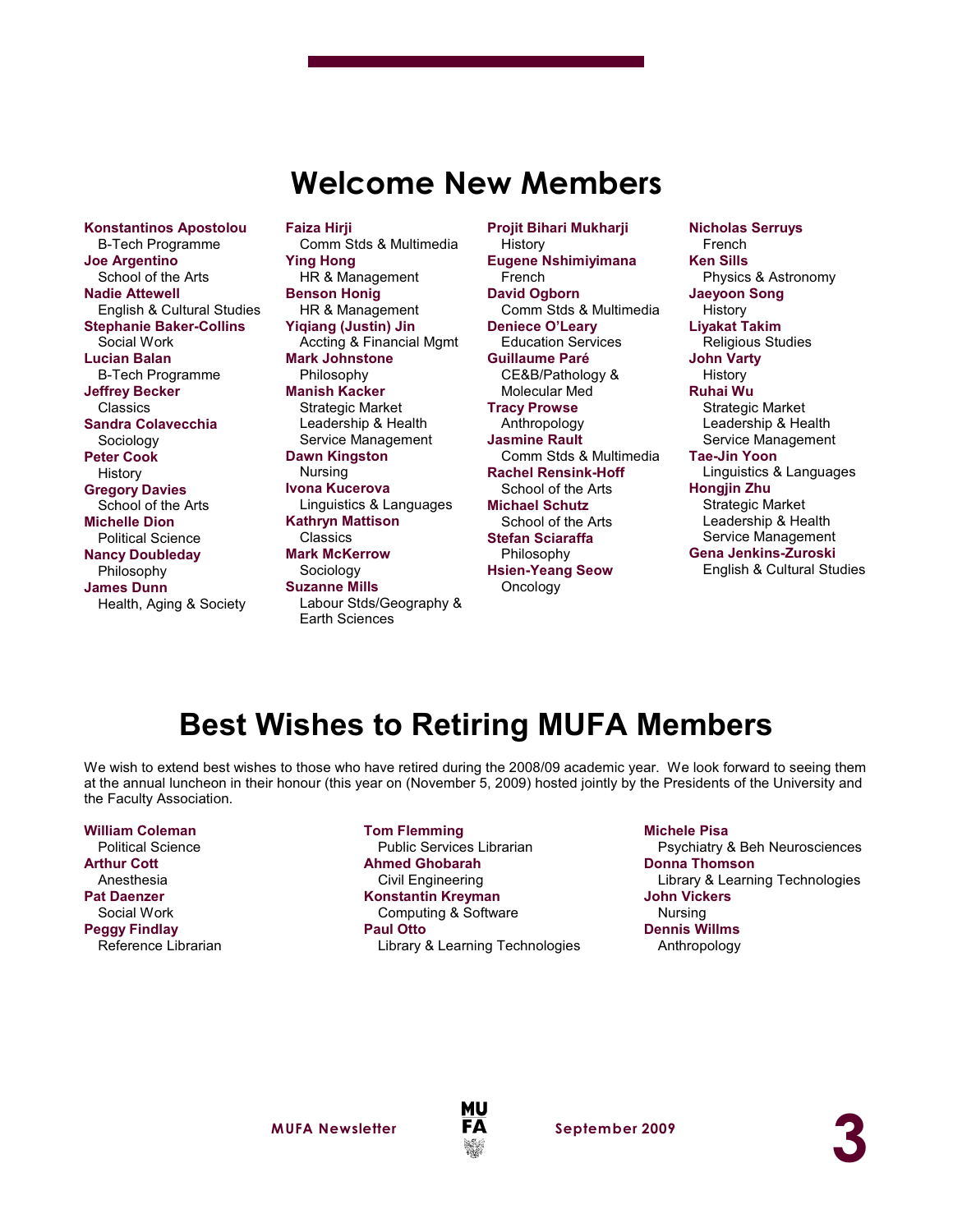### **Are You Eligible for Tenure and/or Promotion?**

If you are a faculty member who is being considered for tenure and promotion to associate professor or for promotion to professor, you may find it helpful to have a faculty colleague act as an advisor during this process. This colleague can assist in the preparation of your research résumé, teaching dossier and other material. An advisor can also accompany you to interviews at various stages of the process should this prove necessary. This practice has been informally sanctioned in the past. The Tenure and Promotion Policy explicitly states that a faculty member may be accompanied by a faculty colleague acting as an advisor when appearing before a departmental, Faculty or Senate committee.

# **Are you Considering Early Retirement?**

In the past, some faculty members have signed individual agreements with the University concerning the conditions of their retirement. These agreements have covered special (non-standard) access to office space, laboratory facilities and other matters. At present, there is no established procedure, other than the civil courts, for resolving subsequent disputes concerning the interpretation of such agreements. The Faculty General Grievance Procedure applies only to those who "hold the academic rank of professor, associate professor, assistant professor or lecturer". Professors emeriti are not covered even in the case of disputes concerning an agreement signed prior to retirement. Hence, it is especially important that clear, specific wording be used in such agreements. It is strongly recommended that our colleagues seek the advice of their own lawyers before signing any such agreements.



# **Tax Status Change re Dependent Tuition Bursary Benefit**

In 2006, McMaster's Tuition Bursary policy was changed to comply with the Canada Revenue Agency's (CRA) interpretation and direction that such benefits should be treated as a taxable benefit to the employee. Recently a Federal Court of Appeal rejected CRA arguments that dependent tuition bursaries are taxable in the hands of employees. As a result, effective for 2007 and later tax years, CRA has revised their guidelines to reflect this ruling.

Consequently, McMaster is changing its administration of the Tuition Bursary benefit. Employees with dependents accessing the tuition bursary benefit for 2009 will see a slight adjustment in their take-home pay as the taxable benefit will be removed from their pay record. Any extra tax and CPP collected in 2009 will be refunded in an upcoming pay (date to be determined).

Human Resources Services and Financial Services are currently reviewing the new CRA guidelines to confirm how they are to be retroactively applied to the 2007 and 2008 tax years. Once clarified, the **[Working at McMaster website](http://www.workingatmcmaster.ca/)** will be updated. HR will be issuing detailed information directly to employees who have accessed the dependent tuition bursary benefit in 2007, 2008, or 2009.

**House for Rent** during sabbatical leave from December 10, 2009 to July 31, 2010. Fully furnished and recently renovated 3-bedroom and 2-bathroom family home with large recreation room/home entertainment centre and fenced backyard conveniently located in Westdale village (Bond Street N/King Street W). Only 20 minute walk/5 minute bike ride to McMaster and close to all amenities, including shopping, parks, schools, and easy access to the waterfront trail. Rent including utilities is \$1,600/month (negotiable). Please contact Philip for further details at **[britz@mcmaster.ca](mailto:britz@mcmaster.ca)** or ext. 22771.

**Sabbatical House for Rent** from December 21, 2009 to August 2010 in Westdale, 2 minutes walk from McMaster, close to schools and parks, fully furnished with 3 bedrooms, wireless internet, beautiful backyard next to the Ravine, and gas barbecue. Suitable for a family of four. Dates and rent are flexible. Contact 905-546-5232 or email **[bronsard@mcmaster.ca.](mailto:bronsard@mcmaster.ca.)**



**MUFA Newsletter September 2009**

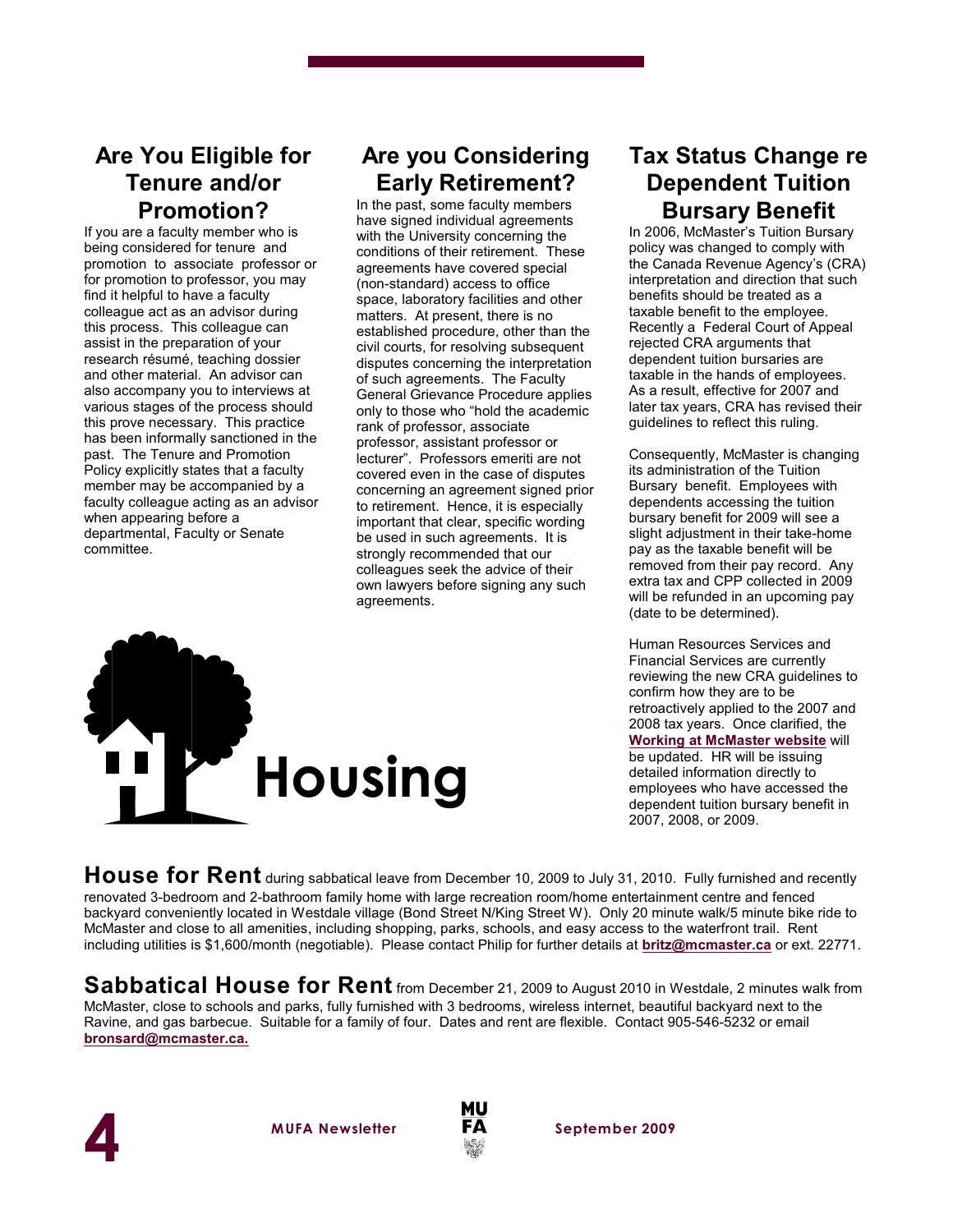# **Limitations and Exclusions for Worldwide Travel Benefits Provided by Medavie Blue Cross to Members of MUFA**.

#### **Martin Dooley, MUFA Executive Committee and Department of Economics**

In June 2009, I had a pacemaker implanted. I am doing quite well but my medical condition has given rise to questions concerning my coverage under our group health insurance for travel outside of Ontario, especially outside of Canada. I consulted our benefits booklet which can be downloaded at

#### **[http://www.workingatmcmaster.c](http://www.workingatmcmaster.ca/med/document/ewlss-active-faculty-booklet-july-2005-1-40.pdf) [a/med/document/ewlss-active-fac](http://www.workingatmcmaster.ca/med/document/ewlss-active-faculty-booklet-july-2005-1-40.pdf) [ulty-booklet-july-2005-1-40.pdf](http://www.workingatmcmaster.ca/med/document/ewlss-active-faculty-booklet-july-2005-1-40.pdf)**

I was especially interested in the section on "Limitations and Exclusions" for the Worldwide Travel Benefits provided by Medavie Blue Cross. Most of the 14 items under limitations and exclusions are quite easy to interpret, e.g., benefits will not be paid for travel undertaken primarily to seek medical advice or treatment, for expenses related to substance abuse, for expenses incurred as a result of AIDS, etc.

The exclusion that raised questions was number 4: "Travel booked or commenced contrary to medical advice". For a faculty member or librarian with a known or suspected pre-existing medical condition, what is the nature of the medical advice that must be sought in order to insure that one will be covered by our group policy?

When one applies for an individual travel health insurance policy, an extensive medical history questionnaire must be completed. If honest answers are provided and the application is accepted, then the company assumes the risk of paying benefits for covered expenses incurred abroad by the insured individual.

Out of Country Emergency coverage under a group insurance plan does not require individual medical review of each member, rather coverage is provided to the entire group of eligible, insured members once they are eligible. The intent of the policy is to provide coverage for members while travelling out of the country who experience an unexpected illness, or accident. The coverage is in place to ensure members can receive the appropriate treatment and to assist the member with the various providers of services involved, and to return the member back to Canada, if deemed appropriate, as soon as they are able, medically, to return. If any member has been advised by their physician that they should not travel, or if their physician had indicated restrictions in travelling due to any pre-existing condition, then as outlined in the contract, claims resulting from their preexisting condition while out of country, would not be eligible for consideration.

I have spoken to our Medavie Blue Cross service representative, asking for clarification surrounding the pre-existing condition exclusion. She has advised that anyone contemplating travel out of country, who has a pre-existing medical condition and any concerns regarding their condition, should certainly contact their physician for a conversation specifically if they have been under a physician's care within 6 months of their departure or in a situation where a member has recently experienced any illness, symptoms, or new health concerns.

Should there be a claim out of country, as part of Medavie Blue

Cross's usual review of the claim, they may request any needed medical information from the member, or their physician and/or specialists who may have been treating or monitoring the member prior to departure, including records of tests, medication, consultations, and diagnosis to determine if the medical event was an unexpected event.

Medavie Blue Cross would not request, require, or be in a position to review any information prior to travel, whether verbal or written from the member or their physician.

There are several other items that it might be helpful to bear in mind concerning this issue.

- 1. Your coverage is in place for the first 120 days out of country per trip. If you plan on being away longer than this, please contact McMaster Human Resources to discuss any options for extended coverage available under this group insurance plan, or you may wish to seek out an individual policy.
- 2. There is a lifetime maximum of \$1,000,000. Some of our colleagues use private insurers to buy top-up coverage. Indeed, some colleagues routinely buy full private coverage for trips abroad just to be safe.
- 3. This benefit is provided neither to retired faculty and librarians nor to non-retired faculty and librarians over the age of 69. These two categories of individuals have out-of-province emergency coverage with only a \$10,000 lifetime limit.

**MUFA Newsletter September 2009**



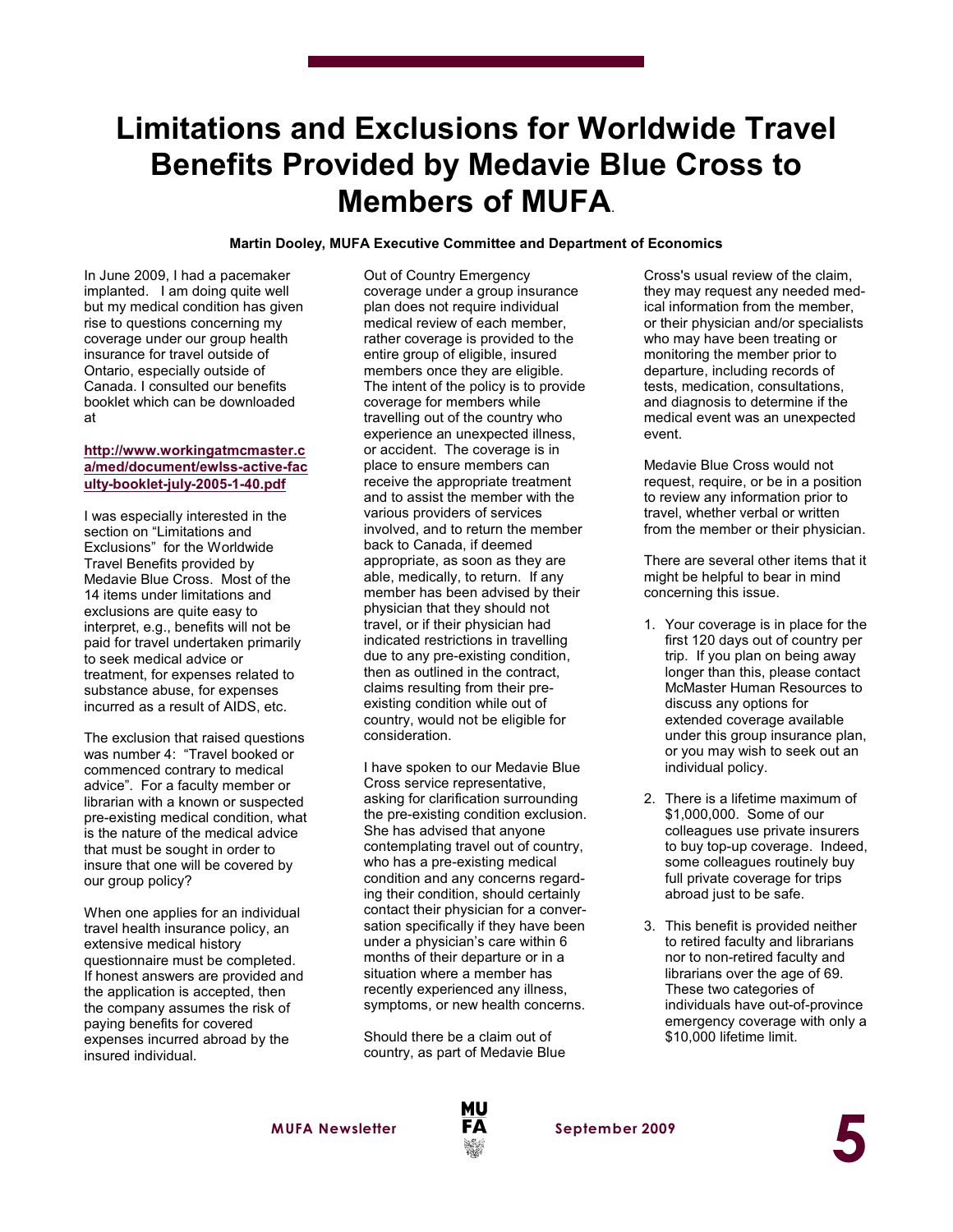# **Committee Structure 2009/2010**

### **STANDING COMMITTEES**

\*Chair of Committee

| <b>Academic Affairs</b>                           |                             |       |           |  |
|---------------------------------------------------|-----------------------------|-------|-----------|--|
| Nancy Bouchier                                    | History                     | 24136 | bouchier  |  |
| <b>Human Rights</b>                               |                             |       |           |  |
| Bonny Ibhawoh                                     | Peace Studies               | 24153 | ibhawoh   |  |
| <b>Joint Committee</b>                            |                             |       |           |  |
| John Berlinsky                                    | Physics & Astronomy         | 23178 | berlinsk  |  |
| <b>Richard Stubbs</b>                             | <b>Political Science</b>    | 23890 | stubbsr   |  |
| Peter Sutherland                                  | Arts & Sciences             | 24656 | pgs       |  |
| <b>Librarians Joint Committee</b>                 |                             |       |           |  |
| <b>Nick Ruest</b>                                 | <b>Digital Strategies</b>   | 21276 | ruestn    |  |
| <b>Rick Stapleton</b>                             | Archivist                   | 27885 | rstaple   |  |
| Peter Sutherland                                  | Arts & Sciences             | 24656 | pgs       |  |
| Library                                           |                             |       |           |  |
| <b>Rick Stapleton</b>                             | Archivist                   | 27885 | rstaple   |  |
| Membership                                        |                             |       |           |  |
| <b>Marek Niewczas</b>                             | Materials Sci & Eng         | 23498 | niewczas  |  |
| <b>Nominating Committee</b>                       |                             |       |           |  |
| Virginia Aksan                                    | History                     | 23541 | vaksan    |  |
| Kathy Ball                                        | <b>Thode Library</b>        | 23881 | katball   |  |
| John Berlinsky*                                   | Physics & Astronomy         | 23178 | berlinsk  |  |
| <b>Richard Stubbs</b>                             | <b>Political Science</b>    | 23890 | stubbsr   |  |
| VACANCY                                           |                             |       |           |  |
| <b>OCUFA Director</b>                             |                             |       |           |  |
| <b>Richard Stubbs</b>                             | <b>Political Science</b>    | 23890 | stubbsr   |  |
| <b>Pension Committee</b>                          |                             |       |           |  |
| Virginia Aksan                                    | History                     | 23541 | vaksan    |  |
| Regina Bendig                                     | <b>Thode Library</b>        | 28659 | bendigr   |  |
| John Berlinsky                                    | Physics & Astronomy         | 23178 | berlinsk  |  |
| Trevor Chamberlain Finance                        |                             | 23980 | chambert  |  |
| Sherman Cheung                                    | Finance                     | 23986 | scheung   |  |
| Khalid Nainar*                                    | <b>Accounting &amp; FMS</b> | 23990 | nainar    |  |
| <b>Public Relations</b>                           |                             |       |           |  |
| Alexandre Sévigny Communication Stds<br>27661     |                             |       | sevigny   |  |
| Remuneration                                      |                             |       |           |  |
| Virginia Aksan                                    | History                     | 23541 | vaksan    |  |
| John Berlinsky                                    | Physics & Astronomy         | 23178 | berlinsk  |  |
| Herb Schellhorn*                                  | Biology                     | 27316 | schell    |  |
| <b>Richard Stubbs</b>                             | <b>Political Science</b>    | 23890 | stubbsr   |  |
| <b>Special Enquiries &amp; Grievances</b>         |                             |       |           |  |
| Peter Sutherland                                  | 24656                       | pgs   |           |  |
| <b>Tenure</b>                                     | Arts & Sciences             |       |           |  |
| Martin Dooley                                     | Economics                   | 23810 | dooley    |  |
| <b>Treasurer</b>                                  |                             |       |           |  |
| Gladys Peachey                                    | Nursing                     | 22661 | peache    |  |
| <b>Without Portfolio</b>                          |                             |       |           |  |
| Michelle MacDonald                                | Biochem&Biomed              | 22316 | macdonnml |  |
| <b>Returning Officer</b>                          |                             |       |           |  |
| <b>Matheus Grasselli</b><br>Math & Stats<br>23406 |                             |       | grasselli |  |
|                                                   |                             |       |           |  |

### **UNIVERSITY COMMITTEES & BOARDS**

#### **Bookstore Board**

| Paul Faure                                          | Psychology,Neur&Beh 26393                                |       | paul4    |
|-----------------------------------------------------|----------------------------------------------------------|-------|----------|
| Virginia Aksan History                              |                                                          | 23541 | vaksan   |
|                                                     | Disability Access, McMaster Univ Cte on (MUCDA)          |       |          |
| <b>VACANT</b>                                       |                                                          |       |          |
| <b>Enrolment Management Team</b>                    |                                                          |       |          |
| Herb Schellhorn                                     | Biology                                                  | 27316 | schell   |
| <b>Labour Practices Committee</b>                   |                                                          |       |          |
| Robert O'Brien Political Science                    |                                                          | 23705 | obrienr  |
|                                                     | Levels & Promotions Committee (Librarian Classification) |       |          |
| Andrea McLellan HSC Library                         |                                                          | 24169 | mclell   |
| Linda Michtics Thode Library                        |                                                          | 23882 | michtic  |
| <b>McMaster Day Care</b>                            |                                                          |       |          |
| <b>VACANT</b>                                       |                                                          |       |          |
| <b>Parking Appeal Board</b>                         |                                                          |       |          |
| Linda Michtics                                      | Thode Library                                            | 23882 | michtic  |
| <b>Pension Trust</b>                                |                                                          |       |          |
| Regina Bendig Thode Library                         |                                                          | 28659 | bendigr  |
| Trevor Chamberlain Finance                          |                                                          | 23980 | chambert |
| Sherman Cheung Finance                              |                                                          | 23986 | scheung  |
|                                                     | President's Advisory Committee on Building an Inclusive  |       |          |
| Community                                           |                                                          |       |          |
| Antoine Deza<br>Computing & Software 23750          |                                                          |       | deza     |
|                                                     | <b>President's Advisory Committee on Relations with</b>  |       |          |
| Community                                           |                                                          |       |          |
|                                                     | Dan Goldreich Psychology, Neur& Beh 28666                |       | qoldrd   |
|                                                     | President's Advisory Committee on Transportation &       |       |          |
| Parking                                             |                                                          |       |          |
| <b>Trevor Chamberlain Finance</b>                   |                                                          | 23980 | chambert |
| Linda Michtics                                      | Thode Library                                            | 23882 | michtic  |
|                                                     | Rudy Heinzl Award of Excellence Committee                |       |          |
| Anne Savage English & Cultural Stds 23729<br>savage |                                                          |       |          |
| <b>Sustainability Steering Committee</b>            |                                                          |       |          |
|                                                     | Gail Grantzberg Engineer&PubPolicy 22153<br>krantz       |       |          |

### *AD HOC* **ASSOCIATION & UNIVERSITY COMMITTEES**

| <b>Code of Conduct for Faculty</b>    |                    |       |          |
|---------------------------------------|--------------------|-------|----------|
| David Hitchcock                       | Philosophy         | 23464 | hitchckd |
| Dorothy Pawluch                       | 23618<br>Sociology |       | pawluch  |
| Faculty Workload, JC Sub-Committee re |                    |       |          |
| Gladys Peachey                        | Nursing            | 24381 | peacheg  |
| Peter Sutherland                      | Arts & Sciences    | 24656 | pgs      |
| John Weaver                           | History            | 24135 | jweaver  |



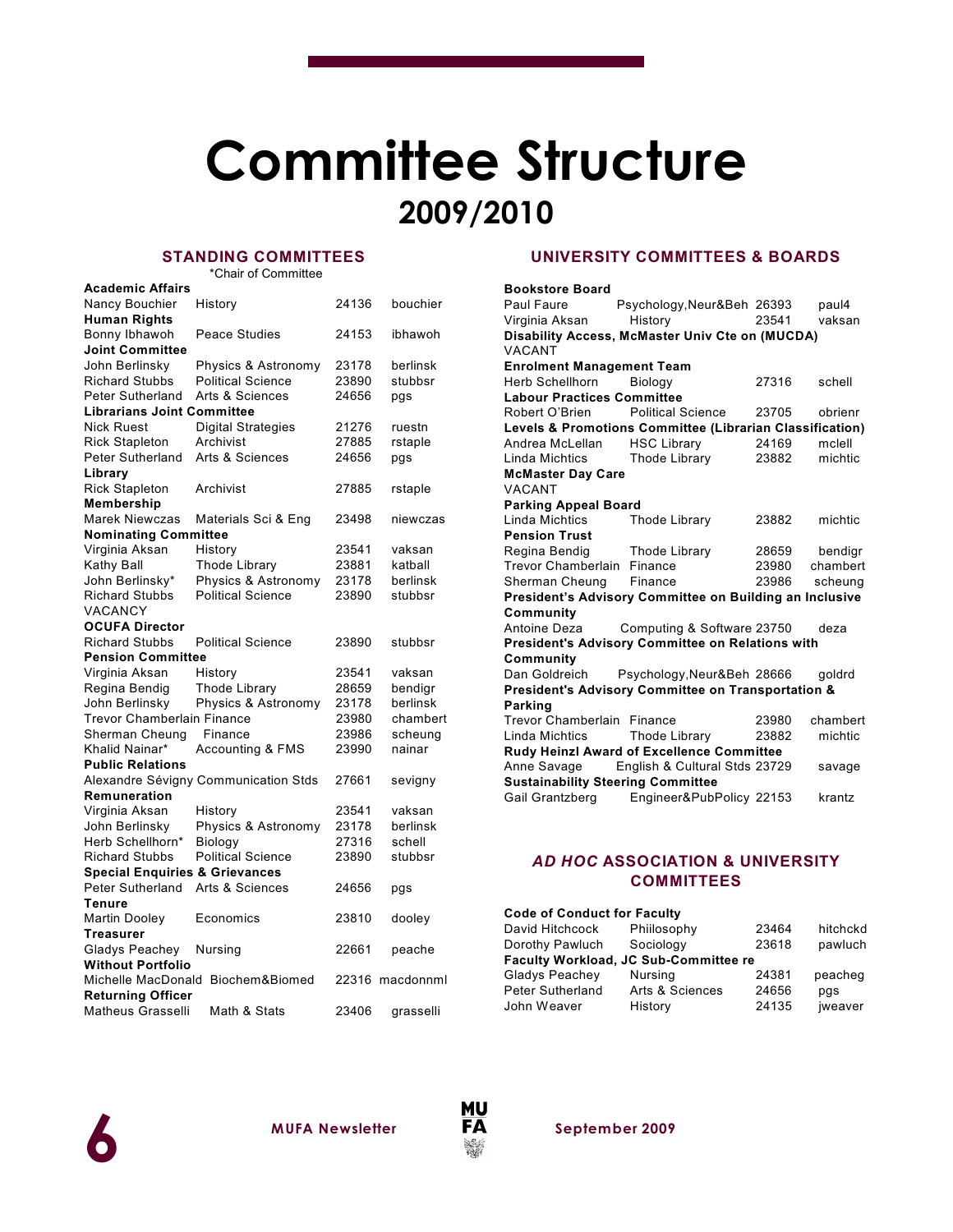#### *AD HOC* **ASSOCIATION & UNIVERSITY COMMITTEES** *(continued)* **Pension Plan, JC Sub-Committee re** Ian Hambleton Math & Stats 27302 hambleton Les Robb Economics 23815 robb **Presidential Adv Cte on the Impact of the Current Economic Situation** John Berlinsky Physics & Astronomy 231178 berlinsk **Travel Policy Implementation Committee** Bonny Ibhawoh History 24153 ibhawoh

# **OBSERVERS NEEDED**

Required: faculty and librarians who are members of the Faculty Association — yes, RETIREES also qualify — to serve as observers for appeal and grievance hearings. The role of the Observer is to report on the adequacy of the procedures, with a view to making recommendations to improve relevant policies, not to comment on the conduct or the judgement of the tribunal. Hearings usually take place over one or two days. For more information, send us an e-mail (**[mufa@mcmaster.ca](mailto:mufa@mcmaster.ca),)**), give us a call (24682), or drop us a line (HH 103A).

# **Faculty Handbook Updates**

Revised pages for the *Faculty Handbook* have recently been mailed out to MUFA members and administrative departments. If you did not receive your package, contact the MUFA Office (ext. 24682, **[mufa@mcmaster.ca\).](mailto:mufa@mcmaster.ca).)** If you require another hard copy of the complete *Handbook*, contact the **Bookstore's Custom CourseWare Department at ext. 23356.**

The *Faculty Handbook* is also available on the MUFA web page (**[www.mcmaster.ca/mufa\).](http://www.mcmaster.ca/mufa).)**

### **FACULTY ASSOCIATION COUNCIL**

*[There are several vacancies on Council. If your Department is not represented, why not call the Association office and volunteer your services? If your name is listed and you no longer feel able to serve on Council, please inform the MUFA Office.]*

| Anaesthesia                                      | <b>Bob Lee</b>          | 75177 | rmkwlee  |
|--------------------------------------------------|-------------------------|-------|----------|
| Anthropology                                     | Wayne Warry             | 23901 | warrywa  |
| <b>School of the Arts Catherine Graham 27665</b> |                         |       | grahamca |
| <b>Biochemistry &amp;</b>                        |                         |       |          |
| <b>Biomedical Sci</b>                            | Russell Bishop          | 28810 | bishopr  |
| <b>Biology</b>                                   | Pat Chow-Fraser         | 27338 | chowfras |
| <b>Business Faculty</b>                          | Willi Wiesner           | 23985 | wiesner  |
| <b>Chem. Engineering</b>                         | Kim Jones               | 26333 | kiones   |
| <b>Chemistry</b>                                 | Adam Hitchcock          | 24749 | aph      |
| <b>Civil Engineering</b>                         | Ioannis Tsanis          | 24415 | tsanis   |
| <b>Classics</b>                                  | Michele George          | 23452 | georgem  |
| CE&B                                             | Harry Shannon           | 23162 | shannonh |
| <b>Comp &amp; Software</b>                       | Antoine Deza            | 23750 | deza     |
| <b>Economics</b>                                 | <b>Martin Dooley</b>    | 23810 | dooley   |
| Elec & Comp Eng                                  | Natalia Nikolova        | 27141 | talia    |
| <b>Eng Physics</b>                               | Alexander Berezin 24546 |       | berezin  |
| English & Cul Stds                               | Mary Silcox             | 27314 | silcox   |
| <b>Family Medicine</b>                           | Helen McDonald          | 26657 | mcdonal  |
| French                                           | VACANT                  |       |          |
| Geog & Earth Sci                                 | <b>Robert Wilton</b>    | 24536 | wiltonr  |
| History                                          | Ken Cruikshank          | 24153 | cruiksha |
| Interdisciplinary Stds Jean Wilson               |                         | 23455 | wilsonj  |
| Kinesiology                                      | Joe Blimkie             | 24702 | blimkie  |
| <b>Labour Studies</b>                            | <b>Robert Storey</b>    | 24693 | storeyr  |
| Library                                          | Amanda Etches-Johnson   | 26006 | etchesa  |
| <b>Linguistics &amp; Lang</b>                    | Vikki Cecchetto         | 24474 | cecchett |
| <b>Materials Science</b>                         | Nikolas Provatas        | 26897 | provata  |
| <b>Math &amp; Statistics</b>                     | Peter Macdonald 23423   |       | pdmmac   |
| <b>Mech Engineering Gary Bone</b>                |                         | 27591 | gary     |
| <b>Medicine</b>                                  | VACANT                  |       |          |
| <b>Nursing</b>                                   | VACANT                  |       |          |
| Obs & Gyn                                        | Derek Lobb              | 22228 | lobbd    |
| Pathology &                                      |                         |       |          |
| Molecular Med.                                   | Laurie Doering          | 22913 | doering  |
| <b>Pediatrics</b>                                | VACANT                  |       |          |
| Philosophy                                       | David Hitchcok          | 23464 | hitchckd |
| Physics & Astron.                                | John Berlinsky          | 23178 | berlinsk |
| <b>Political Science</b>                         | Peter Graefe            | 27716 | graefep  |
| <b>Psychiatry &amp; Behavioiural</b>             |                         |       |          |
| <b>Neuroscience</b>                              | <b>Lennard Niles</b>    | 22224 | niles    |
| Psychology, Neuroscience                         |                         |       |          |
| & Behaviour                                      | Betty Ann Levy          | 23019 | levy     |
| Radiology                                        | Eli Tshibwabwa          | 26248 | tshibwab |
| <b>Rehabilitation Sci</b>                        | <b>VACANT</b>           |       |          |
| <b>Religious Studies</b>                         | Anders Runesson 23388   |       | runess   |
| <b>Social Work</b>                               | Jane Aronson            | 23789 | aronsonj |
| <b>Sociology</b>                                 | Neil McLaughlin         | 23611 | nmclaugh |
| Suraerv                                          | Frank Baillie           | 75215 | baillief |

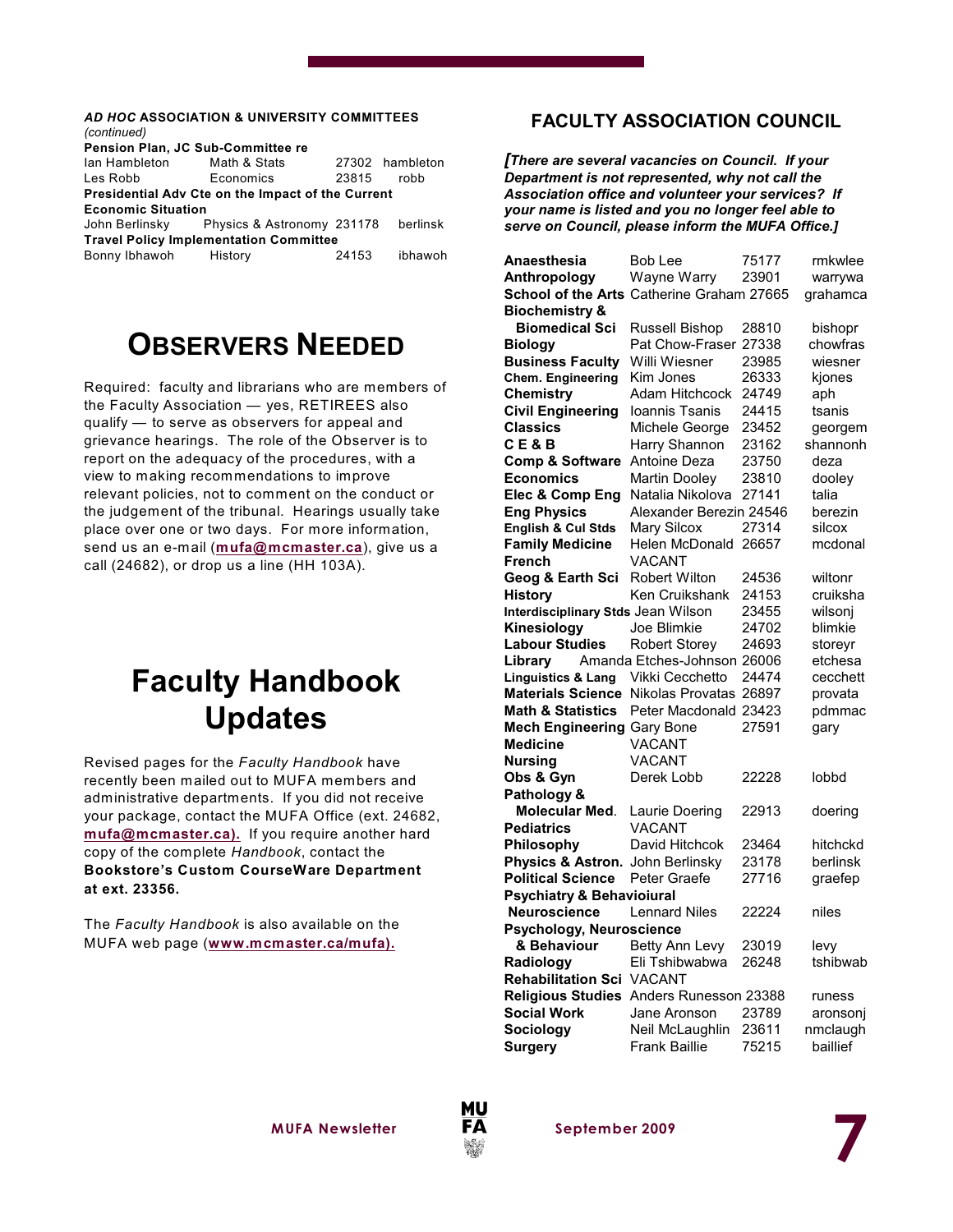# **Project Status Report**

**(as of September 16, 2009)**

| <b>Project Name</b>                                                                                                                      | <b>Estimated</b><br><b>Completion</b><br><b>Date</b> | <b>Approved or</b><br><b>Anticipated</b><br><b>Budget</b> | <b>Status</b>                                                                                                                                                                                                                                                      |
|------------------------------------------------------------------------------------------------------------------------------------------|------------------------------------------------------|-----------------------------------------------------------|--------------------------------------------------------------------------------------------------------------------------------------------------------------------------------------------------------------------------------------------------------------------|
| <b>Project &amp; Budget</b><br><b>Approved</b>                                                                                           |                                                      |                                                           |                                                                                                                                                                                                                                                                    |
|                                                                                                                                          |                                                      | \$48,000,000                                              |                                                                                                                                                                                                                                                                    |
|                                                                                                                                          |                                                      | \$38,000,000<br>(pre BTech Prog)                          |                                                                                                                                                                                                                                                                    |
| <b>Engineering Technology Building</b>                                                                                                   | Summer 2009                                          | \$8,600,000<br>(orig project scope -<br>Dec 2005)         | Building is substantially complete. Occupants have moved<br>in. Deficiency work on-going. Landscaping 70% complete.                                                                                                                                                |
| <b>McMaster Front Entrance</b><br>Improvements - Phase 2                                                                                 | Pending                                              | \$4,900,000                                               | Preliminary design work complete. First stage of<br>landscaping to be implemented following the completion of<br>the Engineering building.                                                                                                                         |
| MUMC Biosafety Lab 3 (FHS)                                                                                                               | Pending                                              | \$2,500,000                                               | Working drawings are 80% complete.                                                                                                                                                                                                                                 |
| MUMC Farncombe Family Digestive<br>Health Research Institute                                                                             | Summer 2009                                          | \$3,675,000                                               | Tenders have been called and closed and are being<br>evaluated. Construction Manager has inspected existing<br>structural system. Asbestos abatement has commenced.                                                                                                |
| <b>MUMC Surgical Skills Facility</b>                                                                                                     | Summer 2009                                          | \$3,150,000                                               | Construction is 98% complete. Occupancy has been<br>granted. Minor deficiency work remains.                                                                                                                                                                        |
| Ron Joyce Centre (Formerly<br>Burlington Campus Centre for<br><b>Advanced Management Studies</b><br>[CAMS])                              | Fall 2010                                            | \$26,824,000                                              | Site plan approval received. Formal design on-going. All<br>site servicing and foundations are installed. Structural steel<br>in fabrications.                                                                                                                     |
| <b>IWC Centre for Spinal Cord Injury</b><br>Education, Research & Rehab<br>and Centre for Cancer Education,<br>Research & Rehabilitation | March 2011                                           | \$20,000,000                                              | Approved funding through the Knowledge<br>Infrastructure Program (May 2009). Renewal work on<br>existing roof of IWC has commenced and emergency<br>power improvements nearing completion. Design<br>development stage of proposed addition nearing<br>completion. |
| <b>Nuclear Reactor/NRB</b><br>Renovations                                                                                                | March 2011                                           | \$22,000,000                                              | Approved funding through the Knowledge<br>Infrastructure Program (May 2009). Schematic design<br>phase has commenced. Borehole testing underway.                                                                                                                   |
| <b>Long Term Capital</b><br><b>Planning Projects</b>                                                                                     |                                                      |                                                           |                                                                                                                                                                                                                                                                    |
| Downtown Family Health Campus                                                                                                            |                                                      | \$60,000,000                                              | Submitted as a project in the Knowledge Infrastructure<br>Program (March 2009) - Approval not received (May 2009).                                                                                                                                                 |



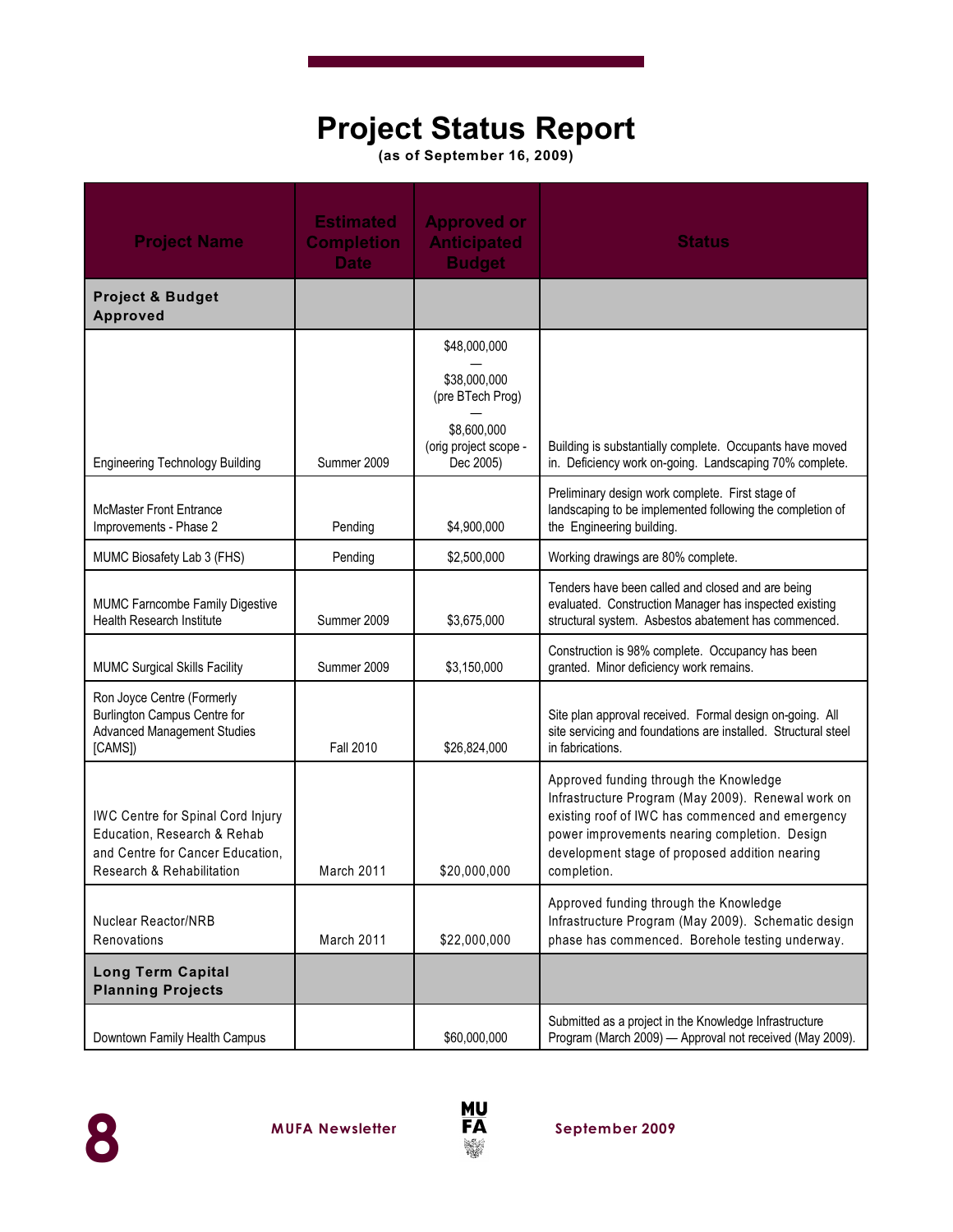| "Green" Renovations Utilities &<br>Infrastructure Upgrades                                |                  | \$41,800,000                                                                                 | Submitted as a project in the Knowledge Infrastructure<br>Program (March 2009) - Approval not received (May 2009).                                                                                           |
|-------------------------------------------------------------------------------------------|------------------|----------------------------------------------------------------------------------------------|--------------------------------------------------------------------------------------------------------------------------------------------------------------------------------------------------------------|
| Libraries (Thode & Mills) Renovations                                                     |                  | \$8,000,000                                                                                  | Submitted as a project in the Knowledge Infrastructure<br>Program (March 2009) - Approval not received (May 2009).<br>Long Term Capital Planning Submission to MTCU (August<br>2008) for Thode (\$5 million) |
| McMaster Centre for Biosciences &<br>Health                                               |                  | \$150,000,000                                                                                | Long Term Capital Planning Submission to MTCU (August<br>2008)                                                                                                                                               |
| Research & Technology Upgrades                                                            |                  | \$20,500,000                                                                                 | Submitted as a project in the Knowledge Infrastructure<br>Program (March 2009) - Approval not received (May 2009).                                                                                           |
| Wilson Building for Studies in<br>Humanities & Social Sciences<br>(Liberal Arts Building) |                  | \$120,000,000                                                                                | Long Term Capital Planning Submission to MTCU (August<br>2008)                                                                                                                                               |
| Other                                                                                     |                  |                                                                                              |                                                                                                                                                                                                              |
| City of Hamilton Combined Sewer<br>Overflow (CSO) Tank                                    | <b>Fall 2009</b> | City of Hamilton<br>Project                                                                  | Construction approximately 15% complete. Project will<br>extend into late Fall. Parking Services aware of situation.                                                                                         |
| <b>McMaster Innovation Park CanMet</b><br><b>Building</b>                                 |                  | MIP Board approval<br>to proceed with<br>sourcing of financing<br>& finalization of<br>lease | Excavation complete. Ellis-Don Construction Ltd. Has<br>commenced foundation work.                                                                                                                           |
| <b>McMaster Innovation Park</b><br>Infrastructure                                         |                  | \$12,500,000                                                                                 | Submitted as a project in the Knowledge Infrastructure<br>Program (March 2009) - Approval not received (May 2009).                                                                                           |
| McMaster Innovation Park<br>Life Sciences Building                                        |                  | \$45,000,000                                                                                 | Submitted as a project in the Knowledge Infrastructure<br>Program (March 2009) - Approval not received (May 2009).                                                                                           |
| <b>McMaster Innovation Park</b><br><b>Red Brick Building Renovations</b>                  |                  | MIP Board Approved                                                                           | Renovations currently underway.                                                                                                                                                                              |
| <b>For Future Consideration</b>                                                           |                  |                                                                                              |                                                                                                                                                                                                              |
| Above Ground Parking Structure                                                            |                  |                                                                                              | On hold pending campus wide parking review                                                                                                                                                                   |
| New Pool                                                                                  |                  |                                                                                              | PanAm Games Bid - dependent upon a successful bid                                                                                                                                                            |
| Sports Arena                                                                              |                  |                                                                                              | Offsite Location                                                                                                                                                                                             |
| <b>Tennis Courts</b>                                                                      |                  |                                                                                              |                                                                                                                                                                                                              |